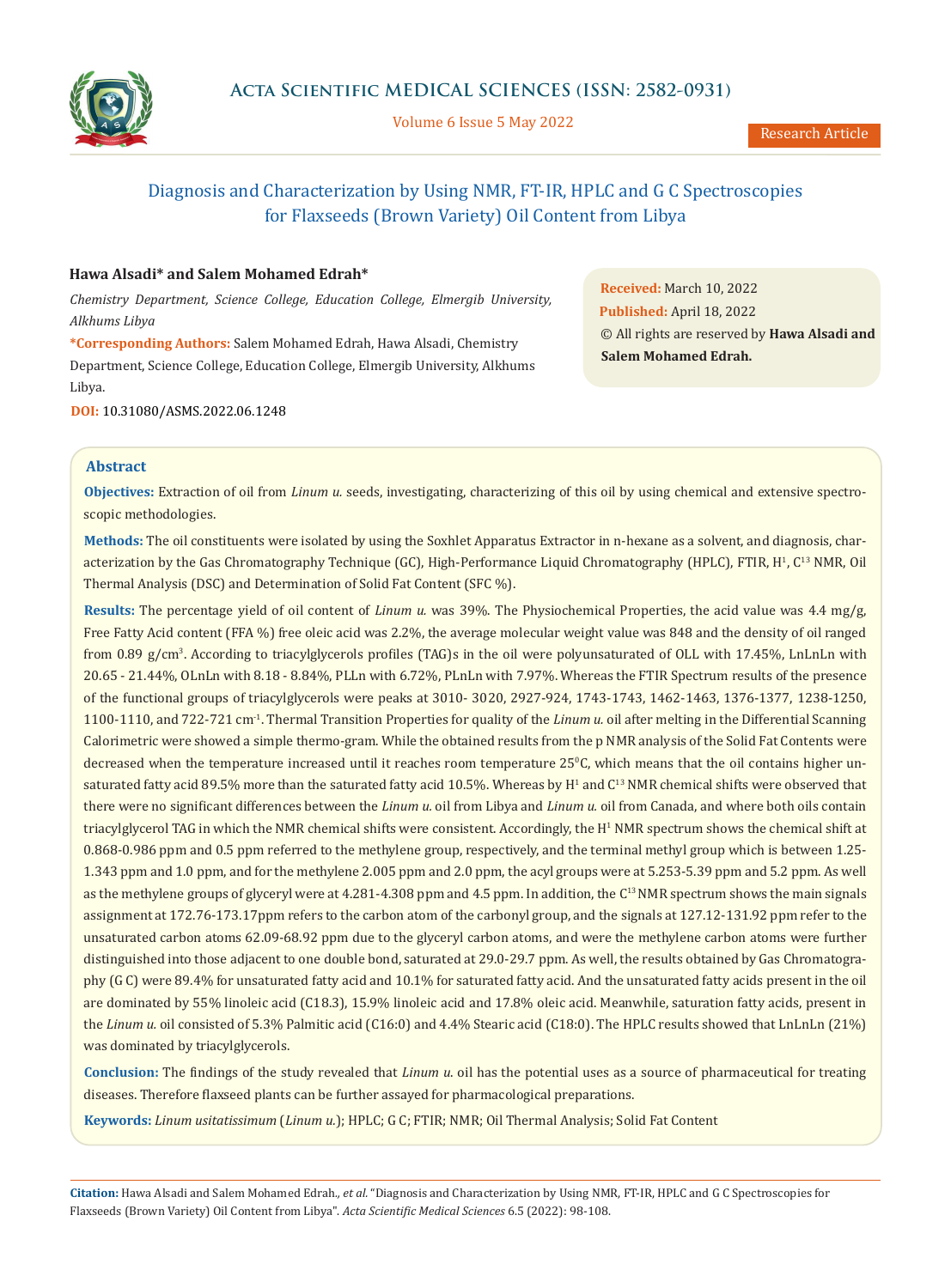#### **Introduction**

Medical plants are usually used in conventional medicine as treatments for several diseases and contagious illnesses. Flaxseed, which is also called linseed, is important seed oil in the world. Flaxseed, *Linum usitatissimum (Linum u.)* is a multi-purpose crop. Two types of flaxseed are grown, the seed flax for the oil in its seed and the fibre flax for the fibre in its stem. It is mostly grown in Canada, Argentina, America, China and India [1].

The *Linum u.* plant range in height from 30 to 100 cm and have narrow leaves and flowers that are in different shades of blue. Its seeds contain about 36 to 40% of oil and have been long used in human and animal diets and industry as a source of oil and as the basic component or additive of various paints or polymers [2]. While the main components of the *Linum u.* are protein (21%), dietary fibre (28%), and oil (40%). As well, the nutritional components of the *Linum u.* are oil, protein, lignans, soluble fibre, minerals, vitamins, etc. *Linum u.* also has a unique fatty acid profile. It is high in polyunsaturated fatty acid (73% of total fatty acids), moderate in monounsaturated fatty acid (18%) and low in saturated fatty acid (9%). Linoleic acid, an omega-6 fatty acid, constitutes about 16% of the total fatty acids whereas alpha-linolenic acid (ALA) constitutes about 57%  $\lceil 3 \rceil$ , the highest of any seed oil  $\lceil 4 \rceil$ . From the composition of *Linum u.* oil, that oil-rich source from omega -3, thus this gave to oil many beneficial for some diseases.

On another hand, the Omega-3 fatty acid is essential for growth and development as well as having been associated with the prevention and treatment of heart disease, arthritis, inflammatory, autoimmune diseases and cancer**.** In humans, omega-3 fatty acids have also been utilised to prevent cancer-associated cachexia and to improve the quality of life  $[5]$ . The results of animal studies have demonstrated that the consumption of omega-3 fatty acids can slow the growth of cancer xenografts, increase the efficacy and reduce the side effects of chemotherapy or cancer by molecular mechanisms such as suppressing the expression of cyclooxygenase-2 in tumours and decreasing the expression of AP-1 and ras, two oncogenes implicated in the tumour promotion [6]. It has been reported that the dietary n-3 fatty acids may significantly retard the growth of tumours and that (omega-6) fatty acids may cause the development of tumours**.**

In addition to being ant arrhythmic, omega-3 fatty acids are antithrombotic and anti-inflammatory. *Linum u.* has recently gained attention as a "functional food" because of its unique nutrient profile and potential to affect the risk and cause of cardiovascular disease and some cancers [4], particularly hormone-dependent cancers such as the prostate and breast [7]. Functional foods are those that correspond to traditional foods, but affect benefits beyond their nutrition and energy value in advancing health and preventing certain chronic diseases, especially cardiovascular disease, cancer, arrhythmia, autoimmune disorders, arthritis, and diabetes [8]. Thus, the use of *Linum u.* in food has increased during the past decade due to the presence of functional compounds alpha-linolenic acid (ALA), lignans, and fibre [9]. The *Linum u.* oil is stemmed from the seeds of the flax plant. Unrefined flaxseed oil from good seed has an attractive golden colour, a pleasant, nut-like flavour and mild odour. The oil from flaxseed is qualitatively different from the more familiar vegetable oils with high PUFA proportions, such as rape oil, soya oil, olive oil, sunflower oil, etc.

Flaxseed provides as much as 75-800 times the amount of lignans as that of other oil seeds, cereals, legumes, fruits and vegetables [4]. In Libya, the Flaxseed is considered a plant that has been around for 5.000 years. And two species grow from the *Linum u.*  in two different colours (yellow colour and brown colour (*Linum u.*) and is an erect annual plant growing to 1.2m tall with slender stems. The leaves are glucose green, slender and approximately 20- 40 mm long and 3 mm in diameter with five petals, where it is used locally by people in Libya for medical purposes such as cough cirrhosis of the liver and weight loss [10].

What is more, flaxseed is rich in bioactive constituents such as phenolic compounds like lignans, ferulic, p-coumaric acid and is also affluent by mucilage which is a benefit for intestinal function [11]. Besides the Flaxseed oil owns an assortment of health benefits, similar as reducing the risk of coronary heart disease, preventing mammary, colon cancers, lowering plasma low-density lipoprotein (LDL) levels, the prevention and treatment of type I and type II diabetes [12].

Thereupon, the aim of this study is the extraction of oil from seeds of *Linum u* plant (Flaxseeds), which investigation and characterises this oil by using chemical and extensive spectroscopic methodologies.

#### **Materials and Methods**

#### **Collection of plant material and preparing it for extraction**

The samples of Flaxseed (Brown Variety) *Linum usitatissimum*  (*Linum u.*) plant were collected from the region of Muesrata, 300 Km East to Tripoli capital of Libya. The *Linum u.* seeds were washed by tap water, distilled water and dried in shadow for 5 days. Then the sample was stored in opaque airtight vials at below -20 $\rm ^oC$  until use.

**Citation:** Hawa Alsadi and Salem Mohamed Edrah*., et al.* "Diagnosis and Characterization by Using NMR, FT-IR, HPLC and G C Spectroscopies for Flaxseeds (Brown Variety) Oil Content from Libya". *Acta Scientific Medical Sciences* 6.5 (2022): 98-108.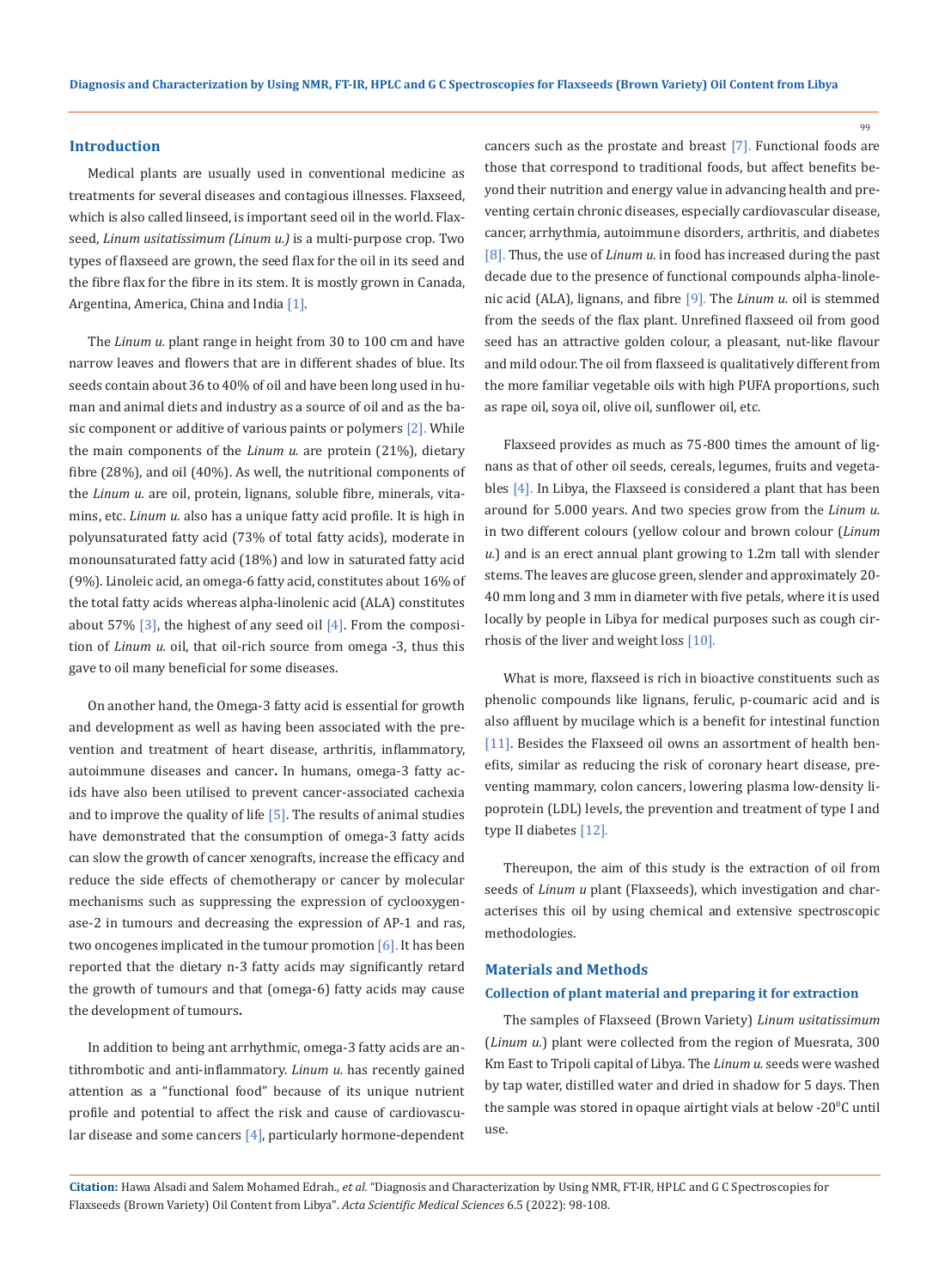#### **Detection of the moisture content and ash value**

The *Linum u.* seeds were ground by using an electrical mill. The moisture content and ash value were determined according to the AOCS Methods.

## **Preparation of the flaxseed extracts Extraction of lipid content**

The weight of the oil extracted from 600g of seed powder was determined to calculate the lipid content. The result is expressed as the percentage of lipids in the composition of the dry seed Powder.

### **Oil extractions**

Oil extraction was carried out in the Soxhlet apparatus (Figure 1). The seeds were ground by an electrical mill to fine powder, 600g of this powder was weighed accurately and then it was placed in a thimble and placed in the extraction chamber of a 5000 ml capacity Soxhlet apparatus. The Soxhlet Apparatus, fitted with a condenser, was placed on a 500 ml distillation flask containing 2500 ml of the solvent sample which were then extracted under reflux with n-hexane for 8 hours, followed by solvent removal under vacuum at 40o C. This is by the slightly modified method of  $[13]$ . Then, the round glass bottle was cooled to room temperature. After the extraction, the main solvent was eliminated by a vacuum rotary evaporator. The content was then collected in the borosilicate bottle and stored in the refrigerator pending the chemical analysis.



Figure 1: Soxhlet extraction unit.

#### **Acid value %, Free fatty acids (F FAS)**

The acid value of seed oil was determined according to AOAC Official Method Cd 3a-63. Percentage free fatty acids (FFAS) were calculated using oleic acid as a factor.

#### **Viscosity**

The viscosity of seed oil was carried out using Brook field RV-I. Spindle of SO3 was used at 10 rpm at room temperature.

#### **Fatty acid composition analysis by using G. C.**

About 0.1 ml oil was converted to methyl ester using 1 ml Na O Me (1M) in 1 ml of n-hexane before being injected into the gas chromatography. The GC analysis was carried out in a Shimadzu 17A. Gas Chromatography, equipped with a flame ionization detector (Shimadzu, Japan) at 280°C. The GC was also equipped with a capillary column (30 m  $\times$  0.25 mm  $\times$  0.25  $\mu$  m films). The detector temperature was programmed at 280°C with a flow rate of 0.3 ml/ min. The injector temperature was set at 250°C and Nitrogen was used as the Carrier gas. Identification of the peaks was performed by comparing the retention times with those of the genuine standards analyzed under the same conditions.

#### **Triacylglycerol analysis using HP LC method**

High-performance liquid chromatography was performed using the Dionex ultimate 3000 (Vernon Hills, Illinois, USA), with an evaporative light scattering detector (Figure 3). The separation was carried out on non-polar reversed-phase C18, column (250 mm 4.6 mm I. D, particle size 5um at 35°C. The mobile phase was acetone: acetonitrile (60:40 v/v). Samples were dissolved in the mobile phase and the analysis was carried out under isocratic conditions at a flow rate of 1 mL/min. Chromatograms were recorded by an evaporative light scattering detector.

#### **Molecular structure determination using the (H1&C13)**

The H-NMR is useful for a variety of quantitative analytical purposes in the chemistry of fats and oils. This technique mainly focuses on the quantitative information that can be obtained from the oils by the 1H-NMR spectra, which regards both the minor and major components. One - or two-dimensional high-resolution NMR spectroscopy has been recognized as a viable technique to analyze oils for their fatty acid composition, authenticity, adulteration and nature of unsaturation  $[14]$ . The unsaturated fatty acids (oleic, linoleic, linolenic) in oil can be quantified using the H - NMR.  $H<sup>1</sup>$  and  $C<sup>13</sup>$  NMR were carried out due to [15]. The experiment was performed on the Bruker 400 NMR spectrophotometer by using

**Citation:** Hawa Alsadi and Salem Mohamed Edrah*., et al.* "Diagnosis and Characterization by Using NMR, FT-IR, HPLC and G C Spectroscopies for Flaxseeds (Brown Variety) Oil Content from Libya". *Acta Scientific Medical Sciences* 6.5 (2022): 98-108.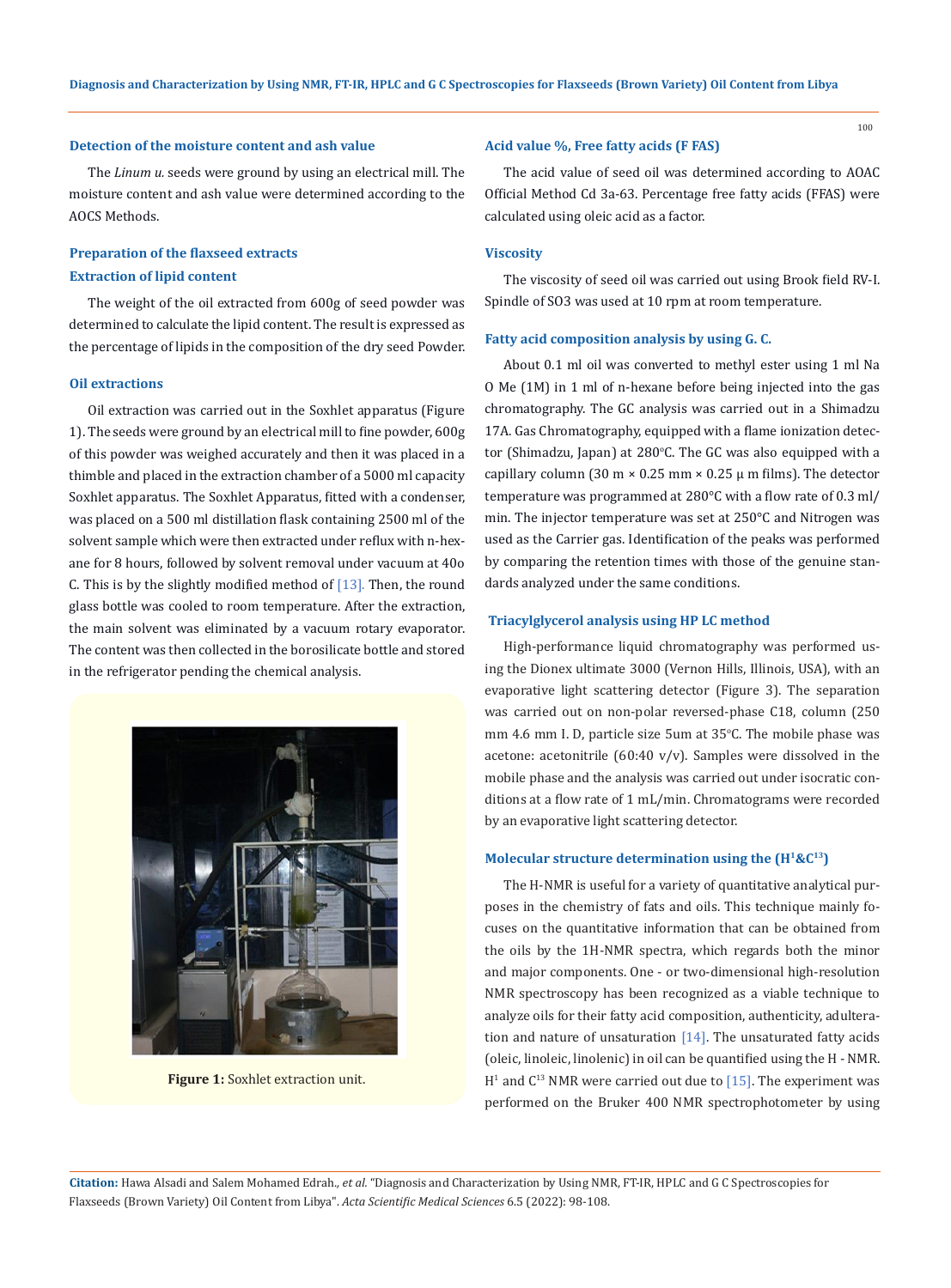deuterium methanol and DMSO as solvents. The oil was dissolved in these solvents for both the  $H<sup>1</sup>$  and  $C<sup>13</sup>$  in about 2 mg/ml and introduced to the NMR tube.

#### **Determination of functional groups by using FT-IR spectra**

The infrared (IR) spectra contain significant information about the individual components of complex mixtures; Fourier transform infrared (FT-IR) spectroscopy can enhance greatly the quantitative analysis capabilities of IR spectroscopy. It has an important role in the analysis of edible oils by yielding simpler and more rapid techniques for determining common oil quality parameters and identification of molecular structure originates from the high information content of IR spectra and to assign specific absorption bands refers to functional groups  $[16]$ . To determine the functional groups in flaxseed oil must employ two methods of spectroscopy: the FTIR and NMR. The experiment was carried out in the Perkin Elmer spectrum GX spectrophotometer in the range of 400-4000 cm-1. This system is used to measure the functional group of the seed oil. A very thin film of flaxseed oil was applied to the NaCl cells (25 mmi.  $d \times 4$  mm thickness) for analysis.

#### **Oil thermal analysis DSC**

Thermal properties, particularly the melting temperature and crystallization temperature, were determined by the differential scanning calorimeter analysis (DSC 822e Mettler Toledo calibration). The DS C was carried out following the methodology by Jumat., *et al*. (2006) [17]. 30 mg of the *Linum u.* oil was weighed into the 49 mL sealed aluminum pan and samples were heated in an oven for 30 mints (10°C/min), then put in the freezer for 90 min and then kept at room temperature for 48 hours before the DSC. The DSC thermogram were from -30C to 60C at a heating temperature rate of 20 C/min. To obtain the crystallization curve, the sample is left at 60C for 10C minutes and then cooled to -30C at the rate of C/min. The Differential scanning calorimetric (DSC) is a solvent that is a less simple and relatively inexpensive method used to examine the physical state and properties of food components. The modified DSC can adequately describe changes related to the level of oxidation due to the structural conformations of the triacylglycerols. Since this technique is sensitive to composition changes resulting from oxidation; it may also be used as a rapid and effective method to characterize the Quality of *Linum u.* oil at different degrees of oxidation [18]. Applied the modulated DSC to extra the virgin flax oil and oil subjected to various accelerated oxidation treatments [19]. They discovered a very good correlation between the thermograph parameters selected for the main crystallization peak and the various off-flavours derived mainly from the linolenic acid degradation. Thermal properties (measured both in cooling and heating regimes) of monovarietal *Linum u.* samples were found to correlate well with the chemical composition [20].

#### **Determination of the solid fat contents (SFC %)**

The Solid fat contents (S F C) are determined by using a Bruker Minispec PC 120 Pulse Nuclear Magnetic Resonance (p-NMR) analysis (Karlsruhe, Germany) according to the procedure described by Jumat., *et al.* 2006 [17]. The sample in the p - NMR tube is first melted at 70°C for 30 min, followed by chilling at °C for 90 min. It is then held at each measuring temperature for 30 min before measurement. The SFC is measured in the temperature range of  $0^{\circ}$ C-70 $^{\circ}$ C.

#### **Results and Discussion**

#### **Oil contents**

The percentage yield of the oil content is 39% of Libyan flax seed *Linum u.* (brown variety) which is similar to Canadian flaxseed (brown variety) percentage yield [21,22].

#### **Physiochemical characteristics**

Both the acid value and FFA% measures the free fatty acid content of fats and oils acid value where is the amount of sodium hydroxide required for neutralization. FFA is calculated as free oleic acid on a percentage basis for seeds oil [23].

| <b>Characteristics</b>                | Linum u. Oil<br>(Libyan) | Linum u. Oil<br>(Canadian) |
|---------------------------------------|--------------------------|----------------------------|
| Acid value (mg/g)                     | 4.4                      | 3.37                       |
| Free fatty acid as oleic<br>acid      | $2.2\%$                  | $0.1 - 2.0$                |
| Viscositv                             | 104                      | 95                         |
| Average molecular<br>weight           | 848                      | 875                        |
| Color                                 |                          |                            |
| a*                                    | 2.9                      |                            |
| $\mathbf{b}^*$                        | 0.65                     |                            |
| $\mathsf{L}^*$                        | 41                       |                            |
| Physical state at room<br>temperature | Liquid                   | Liquid                     |

## **Table 1:** Physicochemical characteristics of *Linum u.* Oil (Libyan) in comparing with the property of *Linum u.* Oil (Canadian) characteristics.

As shown in table 1 the acid value of *Linum u.* oil (Libyan) is 4.4 mg/g, while 3.37 mg/g for *Linum u.* oil (Canadian) [22]. These dif-

**Citation:** Hawa Alsadi and Salem Mohamed Edrah*., et al.* "Diagnosis and Characterization by Using NMR, FT-IR, HPLC and G C Spectroscopies for Flaxseeds (Brown Variety) Oil Content from Libya". *Acta Scientific Medical Sciences* 6.5 (2022): 98-108.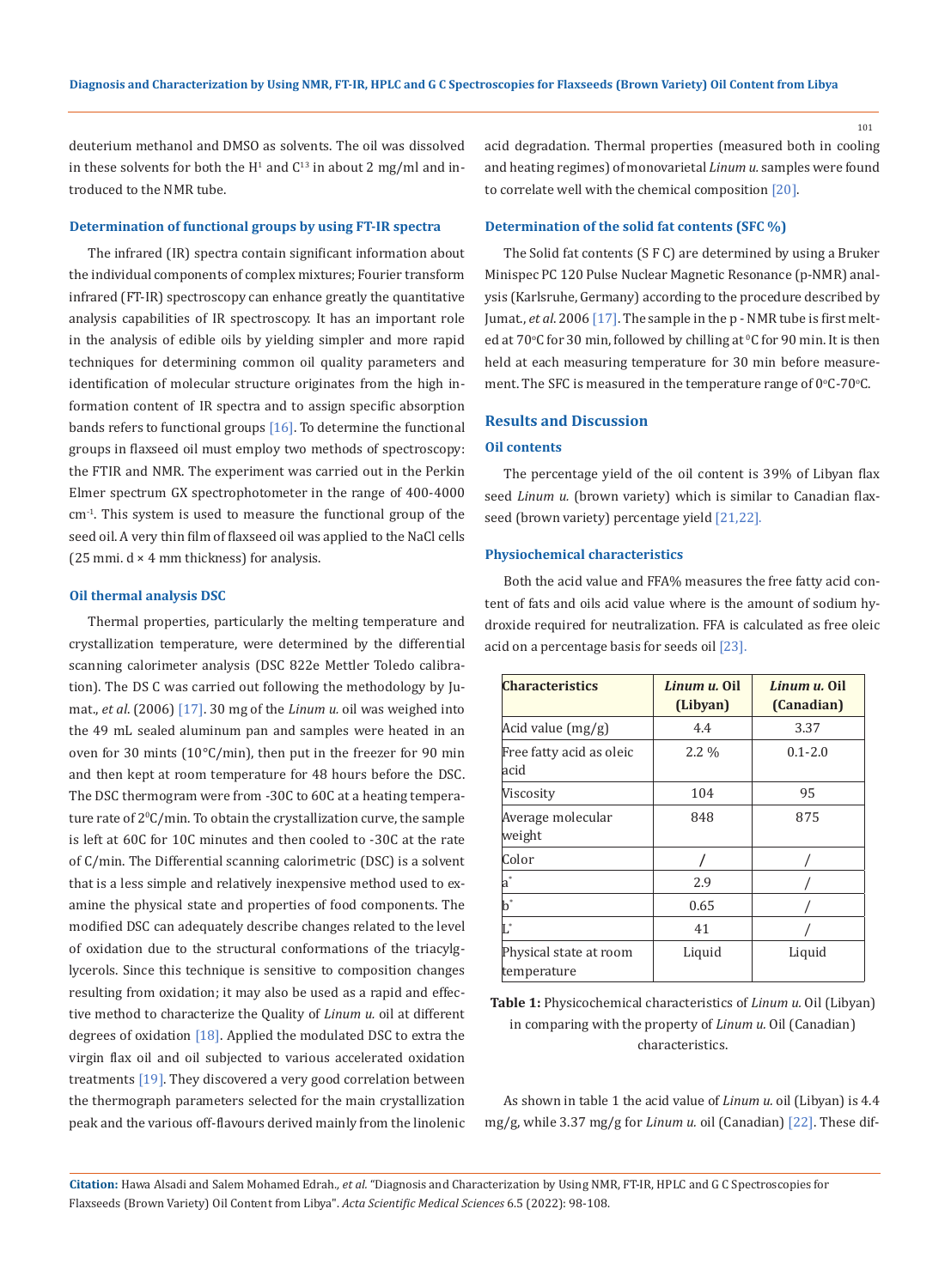ferences in acid value are due to the quality of the extracted oil-dependent on the soil and climate conditions where the samples were collected also the improperly storing of the seed samples affect the acid value [24]. While the average molecular weight value of *Linum u.* oil (Libyan) was 848 which depend on the saponification value of oil, the high the saponification value of oil means the oil is lower in molecular weight. Furthermore, the results show that the density of oil is relative to that of an equal volume of water (specific gravity) ranging from 0.89 g/cm<sup>3</sup> in the *Linum u.* oil (Libyan) which is close to the *Linum u.* oil (Canadian) which was found to be 0.93 g/cm<sup>3</sup> . In addition, the *Linum u.* oil (Libyan) demonstrate a higher  $(L^*)$  value than vegetable oil such as data seed oil and lower  $(a^*)$ and (b\*) values. This means the *Linum u.* oil (Libyan) is less than other oils (Figure 2).



#### **Fatty acid composition**

In this study also, a comparison was created of the results obtained for the composition of fatty acids for *Linum u.* oil (Libyan) with both *Linum u.* oil (Canadian) and *Linum u.* oil (Turkey) and the results are as shown in the table 2.

As shown in table 3 the fatty acid composition (%) of the *Linum u.* oil (Libyan), *Linum u.* oil (Canadian) and *Linum u.* oil (Turkey) where the *Linum u.* oil (Libyan), that is all eight fatty acids were present, three of which were unsaturated. Furthermore, the most abundant fatty acid of the *Linum u.* oil was the linolenic acid C18.3 in rang about 55% followed by oleic C18, linoleic C18.1, palmitic C16.0 5.3%, stearic C18.0 4.4% and another fatty acid present in the *Linum u.* oil (Libyan) with a small amount of beheric C22:0, Lig-

| <b>Fatty acid</b>                             | Linum u.oil       | "Linum u.oil | <i>bLinum u.</i> oil        |
|-----------------------------------------------|-------------------|--------------|-----------------------------|
| composition                                   | $(Libyan)$ $(\%)$ |              | (Turkey) (%) (Canadian) (%) |
| Palmitic $C_{16:0}$                           | 5.3               | 6.8          | 5.3                         |
| Stearic $C_{18:0}$                            | 4.4               | 4.5          | 3.3                         |
| Beheric $C_{22:0}$                            | 0.2               |              |                             |
| Lignoceric $C_{24:0}$                         | 0.1               |              |                             |
| Arachidic $C_{20:0}$                          | 0.1               |              |                             |
| $\Sigma$ Saturated                            | 10.5              | 11.4         | 8.6                         |
| Oleic C <sub>18.1</sub>                       | 17.8              | 15           | 17.9                        |
| Linoleic $C_{18.2}$                           | 15.9              | 13.9         | 14.7                        |
| Linolenic $C_{18.3}$                          | 55.7              | 58.3         | 58.7                        |
| $\Sigma$ Unsaturated                          |                   | 87.3         | 91.3                        |
| (%)                                           | 89.5              |              |                             |
| $[$ <sup>a</sup> [25] and <sup>b</sup> [26].) |                   |              |                             |

102

**Table 2:** Fatty acid composition of *Linum u.* oil (Libyan), *Linum u.*  (Turkey) and *Linum u.* (Canadian).

noceric C24:0, and arachidic acid C20.00 which together composed about 99.8% of the total fatty acids. However, a higher content found of linolenic acid 58% in the *Linum u.* oil (Turkey) and 58% in the *Linum u.* oil (Canadian) [25]. Canadians and Turkey, of the *Linum u.* oil may be regarded as linolenic oil because the linolenic acid was most abundant, followed by the oleic acid [25,26]. Where the *Linum u.* oil oil (Libyan) showed a similar percentage of unsaturated fatty acid of *Linum u.* oil (Canadian) which was 89.5%, 91.3%, respectively, thus, both oils showed higher unsaturated fatty acid than the *Linum u.* oil oil (Turkey) which was 87.3%. And also, as shown earlier in figure 2 the GS chromatography for the *Linum u.* oil (Libyan).



**Figure 3:** The fatty Acid Composition of *Linum u.* oil (Libyan) via the (G C).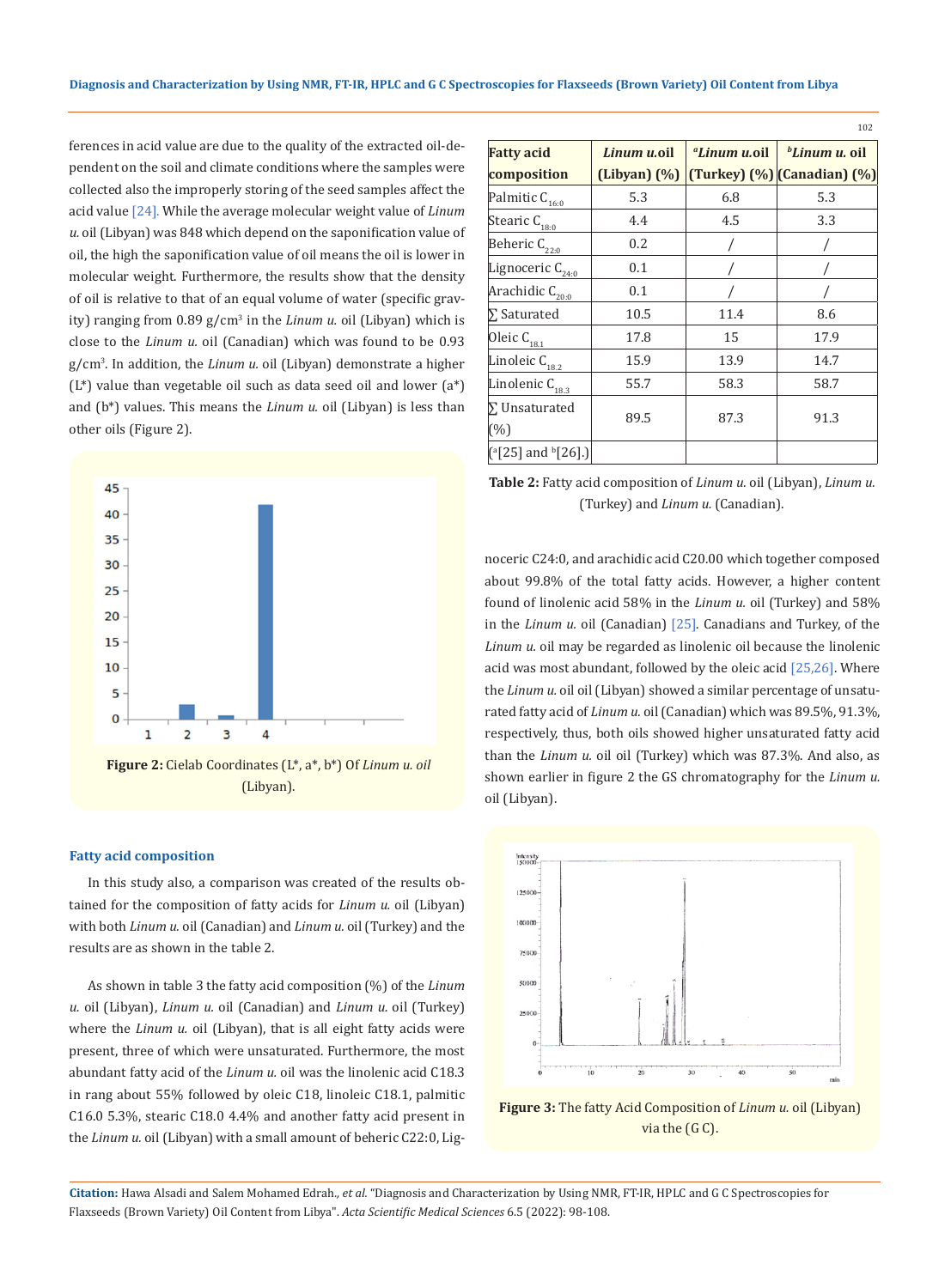#### **Triacylglycerol's profile**

The TAGs is separated according to the acyl chain lengths and the number of double bonds DBs. The retention time of the TAGs of the seed oil is governed by the equivalent carbon number ECN, which is defined as ECN = CN-2DB. This fact explains the relation between the carbon numbers CNs and DBs in all acyl chains. Triacylglycerol's TAGs is the main components of vegetable oils and the composition of flax acylglycerols is presented in table 3. As expected from the fatty acid composition, the main triacylglycerol's contain linolenic acid in their molecules.

| ECN <sub>s</sub> | <b>Triacyglycerols</b> | Libya %       | <sup>a</sup> Canada % |
|------------------|------------------------|---------------|-----------------------|
| 42               | PLnLn                  | 7.9           | 7.9                   |
| 44               | PLLn                   | 6.7           | 6.7                   |
| 36               | LnLnLn                 | $20.6 - 21.4$ | 20.9                  |
| 44               | OLnLn                  | $8.1 - 8.8$   | 8.4                   |
| 46               | POLn                   | 4.3           | 4.0                   |
| 48               | POL                    | 1.9           | $1.5 - 1.6$           |
| 38               | 0LL                    | 17.4          |                       |
| 40               | LLLn                   | 0.6           |                       |
| 50               | <b>PPS</b>             | 0.5           |                       |
| 46               | POL                    | 0.17          |                       |
| 38               | 00L                    |               | 3.4                   |

**Table 3:** TGA Composition of the *Linum u.* oil (Libyan).

Ln: Linolenic Acid, L: Linoleic Acid, O: Oleic Acid, P: Palmitic Acid, S: Stearic Acid, ECN<sub>s</sub>: Equivalent Carbon Numbers. Source: ª [9].

Due to the limitation in TAGs standard available commercially, the identified TAGs of the *Linum u.* oil (Libyan) was concluded by comparing the retention time of the standard TAGs peak in figure 4. And accordingly, table 3 shows the TAGs chromatograms detected in the *Linum u.* oil, correspondingly, the major TAG peaks in the studied oil were the polyunsaturated of OLL with 17.45%, LnLnLn with 20.65-21.44%, OLnLn with 8.18 - 8.84%, PLLn with 6.72%, PLnLn with 7.97%, for the *Linum u.* oil (Libyan). Meanwhile, the TAGs for the *Linum u.* oil (Canadian) also have higher contents in the polyunsaturated of PLnLn with 7.9%, PLLn with 6.7%, LnLnLn with 20.9%, OLnLn with 4.8%, POLn with 4.0%.

#### **The functional groups (FT-IR spectroscopy)**

The importance of IR spectroscopy is the identification of molecular structures that originate from the information content obtained and the possibility to assign certain absorption bands re-



103

**Figure 4:** TAG Chromatograms of *Linum u*. oil (Libyan).

lated to its functional groups. In fats and oils, most of the peaks and shoulders of the spectrum are attributable to the specific functional groups [27]. Triacylglycerols are the principal components in fats and oils.

| <b>Wave number</b><br>Libya | <b>Wave</b><br>number<br><sup>a</sup> Canada | <b>Functional Group</b>                                                                                                                                                        |
|-----------------------------|----------------------------------------------|--------------------------------------------------------------------------------------------------------------------------------------------------------------------------------|
| 2927-2854                   | 2924                                         | Asymmetrical and Asymmetrical<br>stretching vibration of methylene<br>group<br>$(-CH2)$                                                                                        |
| 1743                        | 1743                                         | Ester carbonyl functional group of<br>the triacylglycerols $(C = 0)$                                                                                                           |
| 3010                        | 3020                                         | Cis double bond stretching or C-H<br>stretching vibration (aliphatic)                                                                                                          |
| 722                         | 721                                          | Overlapping of the methylene( $\text{-CH}_2$ )<br>Rocking vibration and the out of<br>plane vibration of cis - disubsti-<br>tuted olefins (C-H) group vibration<br>(aliphatic) |
| 1100                        | 1110                                         | Stretching vibration of the C-O-C<br>ester groups.                                                                                                                             |
| 1376                        | 1377                                         | Bending vibrations of the CH <sub>2</sub>                                                                                                                                      |
| 1462                        | 1463                                         | Bending vibrations of CH <sub>2</sub> groups.                                                                                                                                  |
| 1238                        | 1250                                         | $C-H$ or $C-O$                                                                                                                                                                 |
| 1163                        | 1164                                         | $C-0$                                                                                                                                                                          |

**Table 4:** The functional groups and modes of vibrations in the spectrum of the *Linum u.* oil (Libyan) and the *Linum u.* oil (Canadian).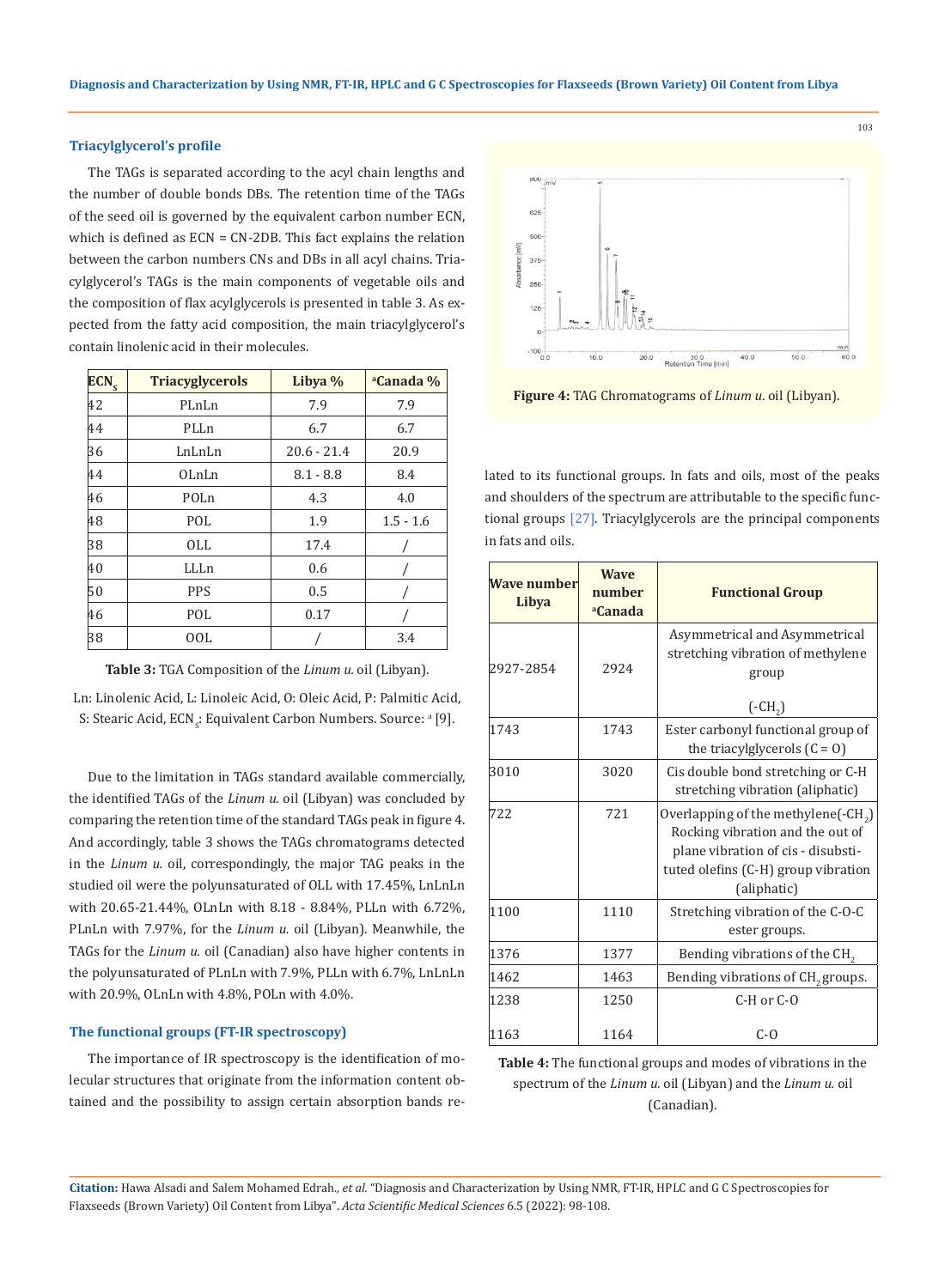Table 4 highlights the functional groups and modes of vibrations in the spectrum of the *Linum u. oil* (Libyan) are compared to the *Linum u.* oil (Canadian) of the FT-IR spectrum. The study showed that it is similar in the exact absorbance of values and the same functional groups. For the *Linum u*. oil (Libyan) and the *Linum u.* oil (Canadian), the observed peaks are at 3010-3020, 2927-2924, 1743-1743, 1462-1463, 1376-1377, 1238-1250, 1100-1110, and  $722-721$  cm<sup>-1</sup>. Peaks at 2927 and 2924 cm<sup>-1</sup> are due to the bands arising from the CH2 stretching vibrations, asymmetric and symmetric, respectively. Sharp peak around 1743 cm-1 results from the C = O stretching vibration of carbonyl groups. Correspondingly, peaks of 1462 and 1463 cm<sup>-1</sup> bending vibrations for CH2 and CH3 groups. Also, regions between 1238-1250 cm-1 is due to stretching vibration of the C-O ester group and CH2 rocking vibration [28,29]. While figure 5 exhibits the FT-IR spectra of the *Linum u.* oil (Libyan) and showed the typical characteristics of the absorption peaks for common triacylglycerol's.



**Figure 5:** FT-IR Spectrum of *Linum u*. oil (Libyan).

### **Thermal transition properties**

Differential Scanning Calorimetry (DSC) is a fast and direct way to assess the quality of oil [30]. Using this method, various physical properties of *Linum u.* oil (Libyan) can be studied. The *Linum u.* oil (Libyan) exhibits a simple thermogram after melting in the DSC. The endothermic in each melting point curve have been labeled in the order of increase in the temperature and the exothermic in each crystallization curve have also been marked in the order of the decrease in the temperature  $[31]$ . Figure 6 shows the DSC melting transition temperature (Tm) of the *Linum u*. oil (Libyan). The DSC shows one end thermal peak at - 21C0, but for the *Linum u.* oil (Canadian), it revealed peaks from  $-20C0$  to  $-24\degree$ C  $[23]$ . The DSC melting transition (Tm) temperature between them due to slight difference in TAGS composition, which showed that the DSC melting curve depends on the TAGs composition of oil sample, where the high saturated TAGS content shows to high transition temperature for melting curves [32]. Also, figure 6 shows the curve of DSC melting transition (Tm) the oil sample was heated, some of the less thermally-stable polymorphous melt earlier. The remaining TAG rearranges and recrystallizes into more stable polymorphous that melt later at higher temperatures. However, in the field of oils and fats, an exothermic associated with the crystallization may or may not be exhibited in DSC melting curves. These have been seen clearly in the thermal flax peak below. Figure 7 shows the DSC crystallization transition temperature (Tm) of the *Linum u*. oil (Libyan) at - 44C0. In this area, the TAG started to change from liquid to solid form indicating that the most saturated TAG has been solidified. In the cooling process of the *Linum u*. oil (Libyan) in a DSC, the oil exhibit less complicated exothermic than their respective melting curves. The subdivision of the crystallization curve of oil samples, into different exothermic regions. As the crystalline phase is forming, it will have a higher concentration of the TAG component which is kinetically favored. As the concentration of this TAG component is depleted, the less kinetically favored TAG component will enter the crystallization process until all TAG components are crystallized [32].

104



**Figure 6:** Melting Thermograms of *Linum u.* oil (Libyan).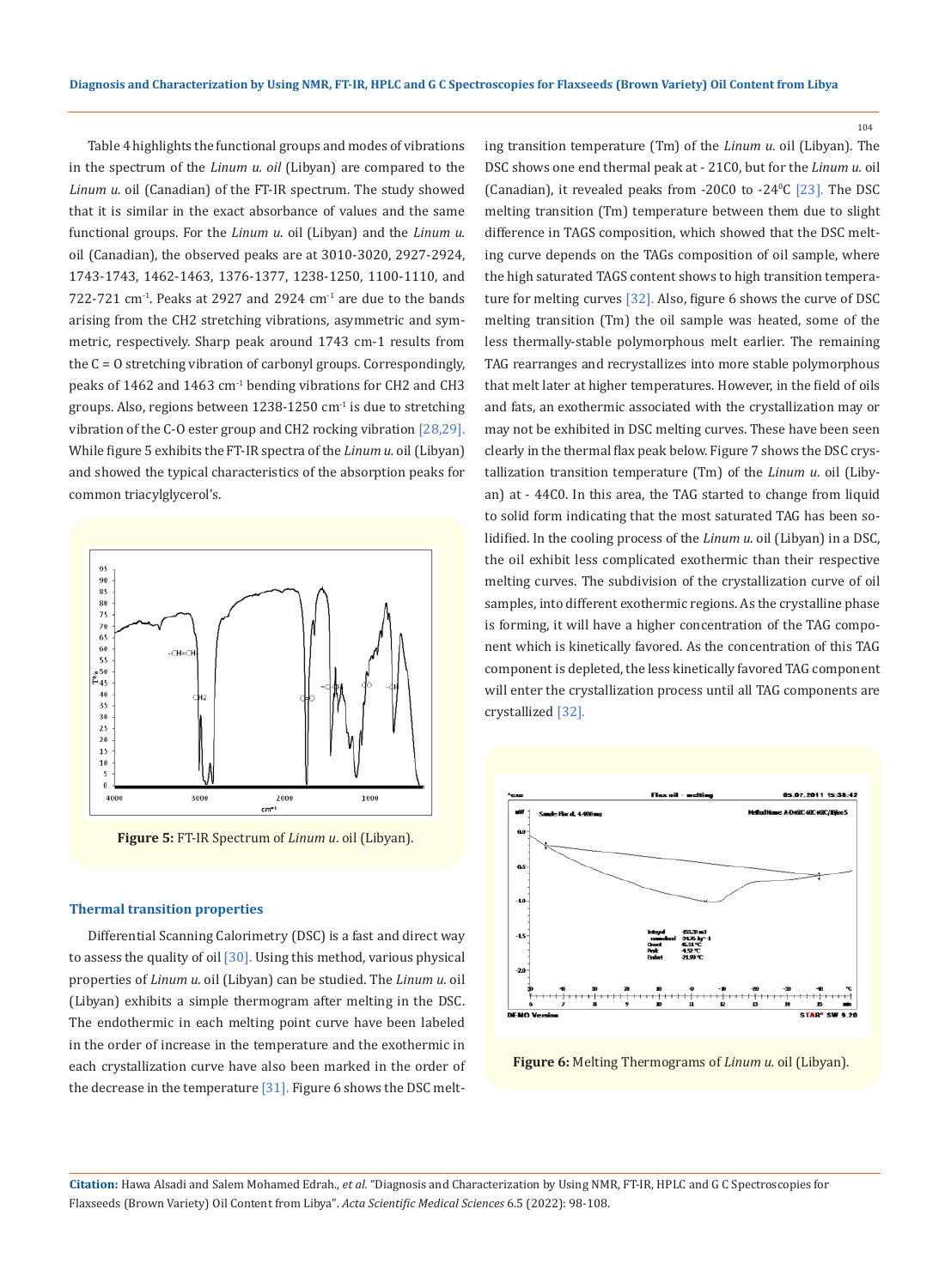

**Figure 7:** Crystallization Thermo grams of *Linum u.* oil (Libyan).

#### **Solid fat content**

The Solid fat content for fat was measured by the pulsed nuclear magnetic resonance (pNMR), as defined by the international standards. This technique, though non-destructive, is time-consuming due to the sample preparation. Figure 8, this signifies the relationship between the solid fat content of the *Linum u*. oil (Libyan) and the temperature which ranged between 0-25°C. The solid fat content decreases when the temperature increases until it reaches room temperature 25<sup>°</sup>C. This can be explained by the *Linum u*. oil (Libyan) which contains higher unsaturated fatty acid content of 89.5% than the saturated fatty acid at 10.5%.



**Figure 8:** Solid Fat Content of Libyan flax seed oil.

## The results of nuclear magnetic resonance (NMR) (<sup>1</sup>H&<sup>13</sup>C) **spectroscopy analysis for** *Linum u.* **oil (Libyan)**

Nuclear Magnetic Resonance spectroscopy has been increasingly being applied in the identification of lipid structure, particularly in the detection and often the location of the double bond systems in fatty acid chains. In this study, the NMR was used to determine the functional atoms of the flaxseed oil.

| shift $(\delta)$ | Libyan/Chemical Canada/Chemical<br>shift $(\delta)$ | <b>Component Assignment</b>                    |
|------------------|-----------------------------------------------------|------------------------------------------------|
| $0.86 - 0.98$    | 0.5                                                 | $CH3$ Terminal                                 |
| 1.25 - 1.34      | 1.0                                                 | Saturated alphatic chain                       |
| 1.59 - 1.61      | 1.8                                                 | CH <sub>2</sub> Attached to one<br>carbon atom |
| 2.1              |                                                     | $CH_2-O-C = O$                                 |
| 2.0              | 2.0                                                 | $CH2-CH = CH$                                  |
| $2.2 - 2.3$      |                                                     | -CH <sub>2</sub> -Attatched-0-C-0              |
| $2.7 - 2.8$      | 3.0                                                 | $-C = C - CH2 - C = C$                         |
| 4.1              | 4.1                                                 | CH-O-CO- in glyceryl                           |
| $4.2 - 4.3$      | 4.5                                                 | -CH <sub>2</sub> -O-COR (Glycerol<br>Group)    |
| $5.2 - 5.3$      | 5.2                                                 | $-CH = CH$ (acyl group)                        |
|                  | 5.7                                                 | Olefinic protons                               |

T**able 5:** The summary of the Chemical Shifts of the *Linum u.* oil (Libyan) for  $H^1$  NMR [33].

| Linum u. oil (Libyan)<br>Chemical shift $(\delta)$ | <b>Assignment</b>                                   |
|----------------------------------------------------|-----------------------------------------------------|
| $20 - 27$                                          | Aliphatic carbons (single)                          |
| 29.0-29.7                                          | Aliphatic to carbonyl                               |
| 62.1-68.9                                          | $C_1$ OF $C_2$ OF Glycerol                          |
| 76.8-77.2                                          | C <sub>2</sub> OF Glycerol                          |
| 127-131                                            | $CH2$ -CH = CH-CH <sub>2</sub> (Olefinic<br>carbon) |
| 172-173                                            | Carbonyl carbon                                     |

**Table 6:** C13 NMR Chemical Shift (ppm) of *Linum u.* oil (Libyan).

Tables 5 and 6 summarized the chemical shifts of the *Linum u.* oil (Libyan) for  $H^1$  NMR and  $C^{13}$  NMR. It is clearly observed that there were no significant differences between the *Linum u.* oil (Libyan) in different countries such as the *Linum u.* oil (Canada). This similarity may be due to their fatty acid composition. Both the *Linum u.* oil (Libyan) and *Linum u.* oil (Canadian) contain triacylglycerol (TAG) in which the NMR chemical shifts were consistent. Indeed, the NMR is a very energetic tool for structure

**Citation:** Hawa Alsadi and Salem Mohamed Edrah*., et al.* "Diagnosis and Characterization by Using NMR, FT-IR, HPLC and G C Spectroscopies for Flaxseeds (Brown Variety) Oil Content from Libya". *Acta Scientific Medical Sciences* 6.5 (2022): 98-108.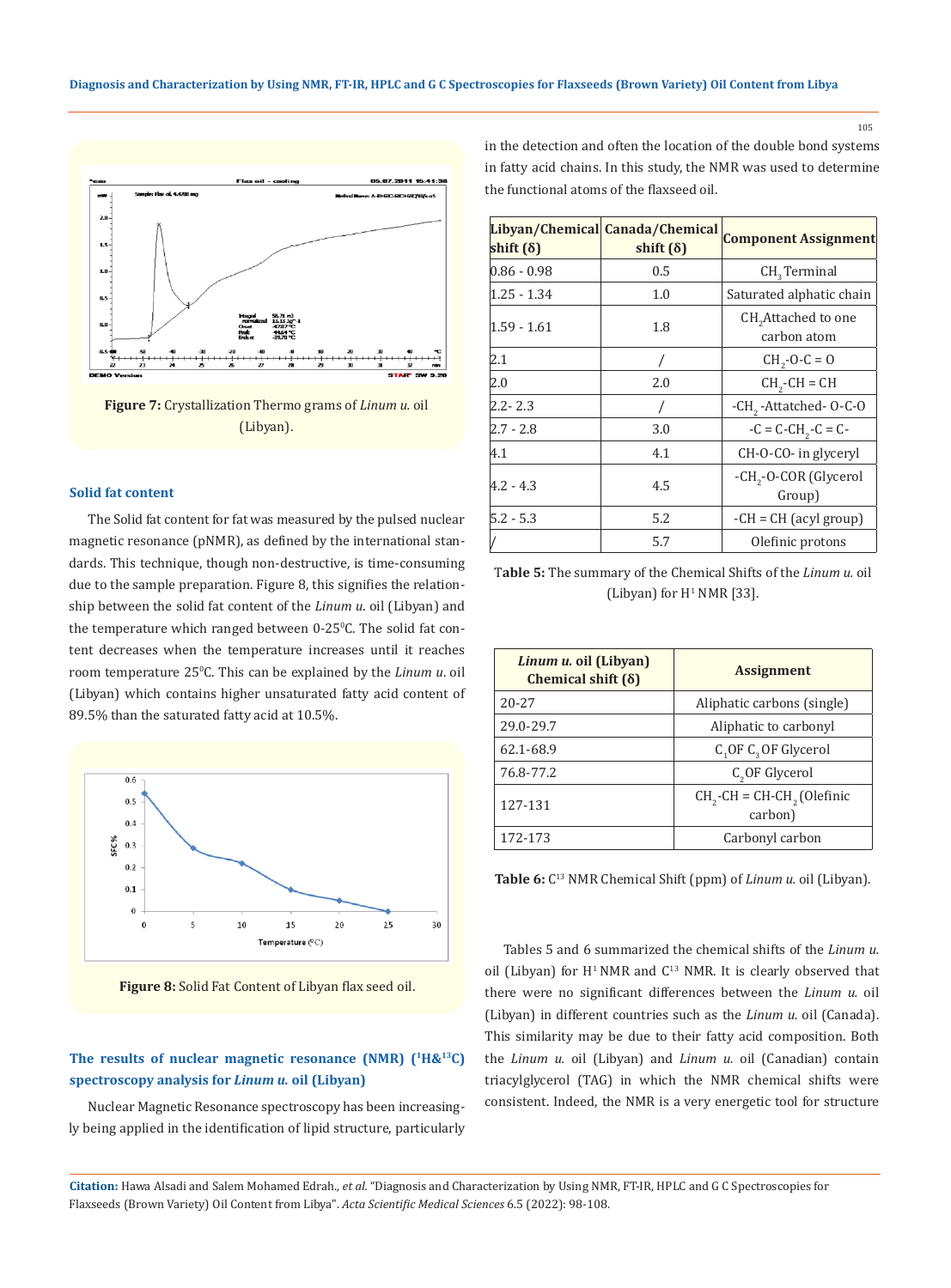elucidation and characterization of the proposed chemical compound. In order to identify exactly the fatty acid structure in the *Linum u.* oil (Libyan) and *Linum u.* oil (Canadian), the known standards of the expected fatty acids should be elucidated by the NMR and compared with the desired oil. Figure 9 shows the  $H<sup>1</sup>$ NMR spectrum of the *Linum u.* oil (Libyan). The distinguishable groups are protons of the terminal methyl of the fatty acid chin. The chemical shift at 0.868-0.986 ppm and 0.5ppm referred to the methylene group (-CH<sub>3</sub>) of the Libyan and Canadian *Linum u.* oils, respectively. Next is the terminal methyl (-CH<sub>2</sub>) which is between 1.25-1.343 ppm and 1.0 ppm. The methylene groups adjacent to one double bond,  $CH_2$ -CH = CH-2.005 ppm and 2.0 ppm and two double bond  $(-C = C<sub>-</sub>)$  acyle groups were at 5.253-5.39 ppm and 5.2 ppm. Others are the methylene groups of glyceryl (CH<sub>2</sub>-O-COR) at 4.281-4.308 ppm and 4.5 ppm. Figure 10 is the  $C^{13}$  NMR spectrum of the *Linum u.* oil (Libyan). The C<sup>13</sup> NMR spectrum shows the main signals assignment of the *Linum u.* oil (Libyan) as shown in table 6. The signals at 172.76-173.17 ppm refer to the carbon atom of the carbonyl group whereas the signals at 127.12-131.92 ppm refer to the unsaturated carbon atoms 62.09-68.92 ppm is due to the glyceryl carbon atoms. The methylene carbon atoms were further distinguished into those adjacent to one double bond, saturated at 29.0-29.7 ppm. The adjacent double bond and carbonyl group were believed to influence the methyl carbon atoms and produced a slight difference in their chemical environment.



**Figure 9:** <sup>1</sup> H NMR Spectrum of Libyan Flax Seed Oil.



Figure 10: C<sup>13</sup> NMR Spectrum of Libyan Flax Seed Oil.

#### **Conclusion**

In conclusion, in this a study was initiated to identify the medicinal importance of *Linum u*. oil (Libyan), which is used as traditional medicine by Libyans in ancient and current times, that can be used in medicine in the treatment of diseases such as diabetes, cough, skin, hair, lung, and another. The major fatty acids in *Linum u.* oil (Libyan) were linolenic acid, oleic acid, palmitic acid and stearic acid. Also, the most prominent TAGS *Linum u*. oil (Libyan) were LnLnLn, OLL. Additionally, the oil extracts exhibited good Physicochemical properties and could be useful as biodiesel feed stock and industrial application. The results of the Physicochemical tests revealed the presence of active chemical compounds additionally the UV, FT-IR, 1 H NMR, 13C NMR, tests pointed to the existence of important chemical active groups, which also support the significance of *Linum u*. oil (Libyan) as a medicinal plant.

#### **Bibliography**

- 1. Wang B., *et al*[. "Effect of moisture content on the physical](https://www.researchgate.net/publication/37988101_Effect_of_Moisture_Content_on_the_Physical_Properties_of_Fibered_Flaxseed) properties of fibered flaxseed". *[International Journal of Food](https://www.researchgate.net/publication/37988101_Effect_of_Moisture_Content_on_the_Physical_Properties_of_Fibered_Flaxseed) Engineering* [5 \(2007\): 1-11.](https://www.researchgate.net/publication/37988101_Effect_of_Moisture_Content_on_the_Physical_Properties_of_Fibered_Flaxseed)
- 2. El-Beltagi H S., *et al*[. "Evaluation of fatty acids profile and the](http://www.bio21.bas.bg/ipp/gapbfiles/v-33/07_3-4_187-202.pdf) [content of some secondary metabolites in seeds of different](http://www.bio21.bas.bg/ipp/gapbfiles/v-33/07_3-4_187-202.pdf) [flax cultivars \(Linum Usitatissimum L.\)".](http://www.bio21.bas.bg/ipp/gapbfiles/v-33/07_3-4_187-202.pdf) *General and Applied Plant Physiology* [33 \(2007\): 187-202.](http://www.bio21.bas.bg/ipp/gapbfiles/v-33/07_3-4_187-202.pdf)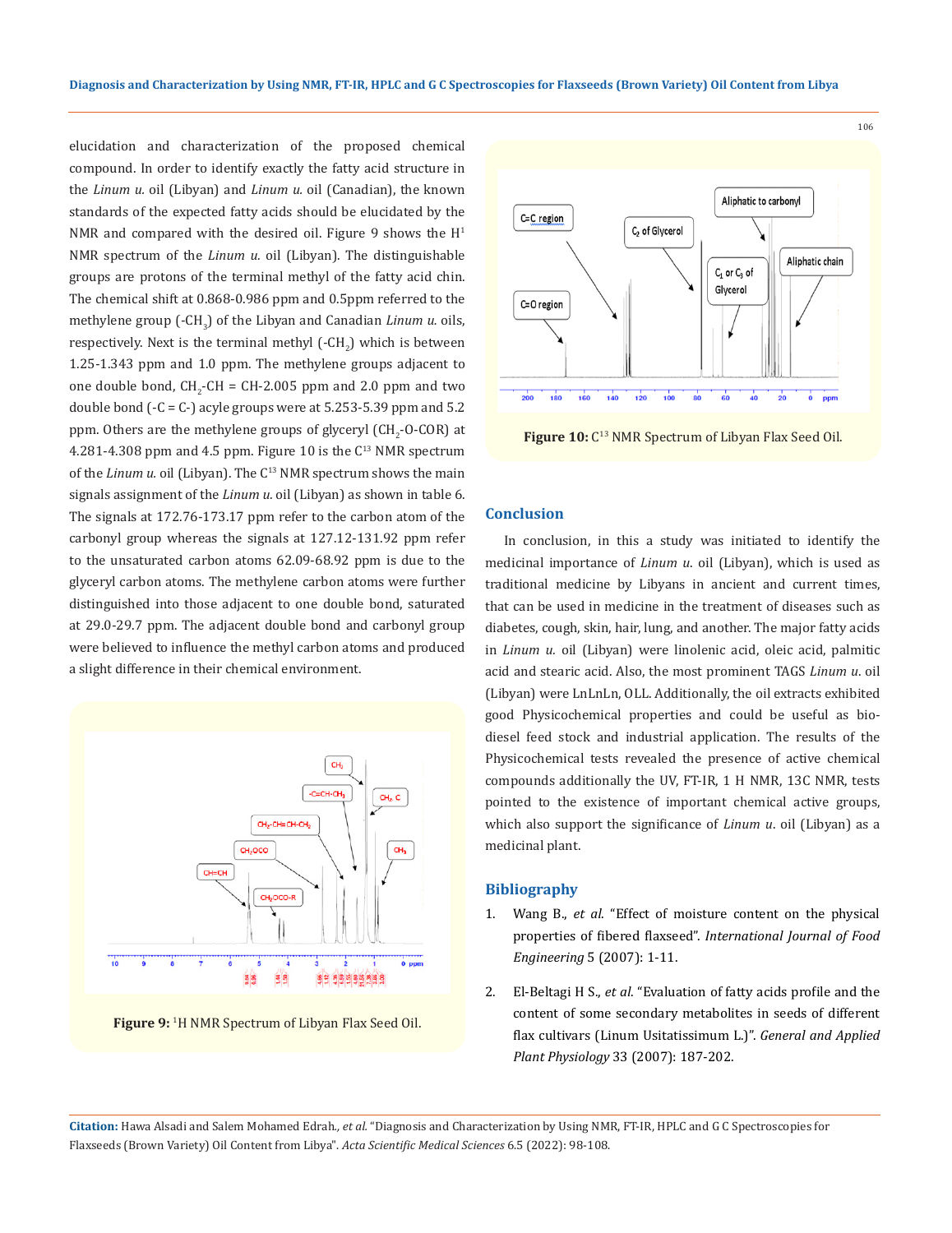- 3. [Morris D H. "Essential nutrients and other functional com](https://www.researchgate.net/publication/232120744_Essential_Nutrients_and_Other_Functional_Compounds_in_Flaxseed)pounds in flaxseed". *Nutrition Today* [36.3 \(2001\): 159-162.](https://www.researchgate.net/publication/232120744_Essential_Nutrients_and_Other_Functional_Compounds_in_Flaxseed)
- 4. Vekiari SA., *et al*[. "Effects of processing methods and commer](https://www.researchgate.net/publication/26524110_Effects_of_processing_methods_and_commercial_storage_conditions_on_the_extra_virgin_olive_oil_quality_indexes)[cial storage conditions on the extra virgin olive quality index](https://www.researchgate.net/publication/26524110_Effects_of_processing_methods_and_commercial_storage_conditions_on_the_extra_virgin_olive_oil_quality_indexes)es". *[Grasas y Aceites](https://www.researchgate.net/publication/26524110_Effects_of_processing_methods_and_commercial_storage_conditions_on_the_extra_virgin_olive_oil_quality_indexes)* 58.3 (2007).
- 5. Hardman WE., *et al*[. "Dietary fish oil sensitizes A549 lung xe](https://pubmed.ncbi.nlm.nih.gov/10738108/)[nografts to doxorubicin chemotherapy".](https://pubmed.ncbi.nlm.nih.gov/10738108/) *Cancer Letters* 151 [\(2000\): 145-151.](https://pubmed.ncbi.nlm.nih.gov/10738108/)
- 6. Hunterlab L, a, b Color Space. (2008).
- 7. Ingram D., *et al*[. "Case-control study of phytooestrogens and](https://pubmed.ncbi.nlm.nih.gov/9329514/)  breast cancer". *Lancet* [350 \(1997\): 990-994.](https://pubmed.ncbi.nlm.nih.gov/9329514/)
- 8. Shahidi F. "Nutraceuticals and functional foods: research addresses bioactive components". *Food Technology* 56 (2002): 23-28.
- 9. Schorno A L., *et al*. "Evaluation of physical and chemical properties of roasted flaxseed". I*nstitute of Food Technologists* 14 (2003): 6-26.
- 10. Dugani A., *et al*. "Effects of the oil and mucilage from flaxseed (Linum usitatissimum) on gastric lesions induced by ethanol in rats". Faculty of Pharmacy; Al-Fateh University for Medical Sciences, Tripoli, Libya (2008).
- 11. Tuncel N B., *et al*[. "The effects of infrared roasting on HCN con](https://doi.org/10.1007/s11746-017-2982-2)[tent, chemical composition and storage stability of flaxseed](https://doi.org/10.1007/s11746-017-2982-2)  and flaxseed oil". *[Journal of the American Oil Chemists' Society](https://doi.org/10.1007/s11746-017-2982-2)* [94.6 \(2017\): 877-884.](https://doi.org/10.1007/s11746-017-2982-2)
- 12. Yang R., *et al*[. "A review of chemical composition and nutrition](https://doi.org/10.1016/j.tifs.2018.01.013)[al properties of minor vegetable oils in China".](https://doi.org/10.1016/j.tifs.2018.01.013) *Trends in Food [Science and Technology](https://doi.org/10.1016/j.tifs.2018.01.013)* 74 (2018): 26-32.
- 13. Oomah BD., *et al*[. "Tocopherols in flaxseed".](https://pubs.acs.org/doi/abs/10.1021/jf960735g) *Journal of Agricul[tural and Food Chemistry](https://pubs.acs.org/doi/abs/10.1021/jf960735g)* 45 (1997): 2076-2080.
- 14. Mannina L., *et al*[. "Geographical Characterization of Italian](https://pubs.acs.org/doi/10.1021/jf001408i)  [extra virgin olive oils using high-field 1H NMR spectroscopy".](https://pubs.acs.org/doi/10.1021/jf001408i)  *[Journal of Agricultural and Food Chemistry](https://pubs.acs.org/doi/10.1021/jf001408i)* 49 (2003): 2687- [2696.](https://pubs.acs.org/doi/10.1021/jf001408i)
- 15. [Aigbodion A.I and Bakare I O. "Rubber seed oil quality assess](https://link.springer.com/article/10.1007/s11746-005-1095-0)[ment and authentication, Nigeria".](https://link.springer.com/article/10.1007/s11746-005-1095-0) *Journal of American Oil Chemical Society* [82 \(2005\): 465-469.](https://link.springer.com/article/10.1007/s11746-005-1095-0)

16. Vlachos N., *et al*[. "Applications of Fourier transform-infra](https://www.google.com/search?q=applications+of+fourier+transform-infrared+spectroscopy+to+edible+oils&rlz=1C1VDKB_enIN992IN992&oq=Applications+of+Fourier+transform-infrared+spectroscopy+to+edible+oils&aqs=chrome.0.0i512j0i22i30.11917j0j4&sourceid=chrome&ie=UTF-8)[red spectroscopy to edible oils".](https://www.google.com/search?q=applications+of+fourier+transform-infrared+spectroscopy+to+edible+oils&rlz=1C1VDKB_enIN992IN992&oq=Applications+of+Fourier+transform-infrared+spectroscopy+to+edible+oils&aqs=chrome.0.0i512j0i22i30.11917j0j4&sourceid=chrome&ie=UTF-8) *Analytica Chimica Acta* 573 [\(2006\): 459-465.](https://www.google.com/search?q=applications+of+fourier+transform-infrared+spectroscopy+to+edible+oils&rlz=1C1VDKB_enIN992IN992&oq=Applications+of+Fourier+transform-infrared+spectroscopy+to+edible+oils&aqs=chrome.0.0i512j0i22i30.11917j0j4&sourceid=chrome&ie=UTF-8)

- 17. Jumat S., *et al*. "Oil fats analysis, Oleo chemistry programme". School of sciences and food technology, University Kebangsaan Malaysia, Bangi (2006).
- 18. Kritsakis A., *et al*[. "Chemical analysis, quality Control and](https://onlinelibrary.wiley.com/doi/abs/10.1002/1438-9312%28200210%29104%3A9/10%3C628%3A%3AAID-EJLT628%3E3.0.CO%3B2-1)  packaging issues of olive oil". *[European Journal of Lipid Science](https://onlinelibrary.wiley.com/doi/abs/10.1002/1438-9312%28200210%29104%3A9/10%3C628%3A%3AAID-EJLT628%3E3.0.CO%3B2-1)  and Technology* [104 \(2002\): 628-638.](https://onlinelibrary.wiley.com/doi/abs/10.1002/1438-9312%28200210%29104%3A9/10%3C628%3A%3AAID-EJLT628%3E3.0.CO%3B2-1)
- 19. [Kanavouras A and Coutelieris FA. "Shelf-life predictions for](https://www.researchgate.net/publication/222654882_Shelf-life_predictions_for_packaged_olive_oil_based_on_simulations)  [packaged olive oil based on simulations".](https://www.researchgate.net/publication/222654882_Shelf-life_predictions_for_packaged_olive_oil_based_on_simulations) *Food Chemistry* 96 [\(2004\): 48-55.](https://www.researchgate.net/publication/222654882_Shelf-life_predictions_for_packaged_olive_oil_based_on_simulations)
- 20. Chiavaro, E., *et al*. (2008).
- 21. Hall CA., *et al*[. "Stability of α-linolenic acid and secoisolarici](https://ift.onlinelibrary.wiley.com/doi/10.1111/j.1365-2621.2005.tb11505.x)[resinol diglucoside in flaxseed-fortified macaroni".](https://ift.onlinelibrary.wiley.com/doi/10.1111/j.1365-2621.2005.tb11505.x) *Journal of Food Science* [70 \(2005\): C483-C489.](https://ift.onlinelibrary.wiley.com/doi/10.1111/j.1365-2621.2005.tb11505.x)
- 22. Lukaszewicz M., *et al*[. "Susceptibility of lipids from different](https://www.researchgate.net/publication/224858804_Susceptibility_of_lipids_from_different_flax_cultivars_to_peroxidation_and_its_lowering_by_added_antioxidants)  [flax cultivars to per oxidation and its lowering by added anti](https://www.researchgate.net/publication/224858804_Susceptibility_of_lipids_from_different_flax_cultivars_to_peroxidation_and_its_lowering_by_added_antioxidants)oxidants". *Food Chemistry* [88 \(2004\): 225-231.](https://www.researchgate.net/publication/224858804_Susceptibility_of_lipids_from_different_flax_cultivars_to_peroxidation_and_its_lowering_by_added_antioxidants)
- 23. Gunstone F D., *et al*. "The lipid handbook with CD-ROM. Boca Raton, FL: CRC Press (2007).
- 24. [Attah JC and Ibemesi JA. "Temperature effects on the extrac](https://link.springer.com/article/10.1007/BF02638958)[tion of rubber and melon seed oils".](https://link.springer.com/article/10.1007/BF02638958) *Journal of the American Oil [Chemists' Society](https://link.springer.com/article/10.1007/BF02638958)* 67 (1990): 443-445.
- 25. [Berrin B and Feral T. "Chemical composition and oxidative sta](https://pubmed.ncbi.nlm.nih.gov/18198133/)[bility of flax, safflower and poppy seed and seed oils".](https://pubmed.ncbi.nlm.nih.gov/18198133/) *Bioresource Technology* [99.14 \(2008\): 6354-6359.](https://pubmed.ncbi.nlm.nih.gov/18198133/)
- 26. Flachowsky G., *et al*[. "Effect of false flax expeller combined](https://www.researchgate.net/publication/230140932_Effect_of_false_flax_expeller_combined_with_short-term_vitamin_E_supplementation_in_pig_feeding_on_the_fatty_acid_pattern_vitamin_E_concentration_and_oxidative_stability_of_various_tissues)  [with short-term vitamin E supplementation in pigs feeding on](https://www.researchgate.net/publication/230140932_Effect_of_false_flax_expeller_combined_with_short-term_vitamin_E_supplementation_in_pig_feeding_on_the_fatty_acid_pattern_vitamin_E_concentration_and_oxidative_stability_of_various_tissues)  [the fatty acid pattern, vitamin E concentration and oxidative](https://www.researchgate.net/publication/230140932_Effect_of_false_flax_expeller_combined_with_short-term_vitamin_E_supplementation_in_pig_feeding_on_the_fatty_acid_pattern_vitamin_E_concentration_and_oxidative_stability_of_various_tissues)  stability of various tissues". *[Journal of Animal Physiology and](https://www.researchgate.net/publication/230140932_Effect_of_false_flax_expeller_combined_with_short-term_vitamin_E_supplementation_in_pig_feeding_on_the_fatty_acid_pattern_vitamin_E_concentration_and_oxidative_stability_of_various_tissues)  [Animal Nutrition](https://www.researchgate.net/publication/230140932_Effect_of_false_flax_expeller_combined_with_short-term_vitamin_E_supplementation_in_pig_feeding_on_the_fatty_acid_pattern_vitamin_E_concentration_and_oxidative_stability_of_various_tissues)* 78 (1997): 187-195.
- 27. [Rahman A and Che Man Y B. "Fourier transforms infrared](https://www.sciencedirect.com/science/article/abs/pii/S096399690900369X)  [\(FTIR\) spectroscopy for analysis of extra virgin olive oil adul](https://www.sciencedirect.com/science/article/abs/pii/S096399690900369X)terated with palm oil". *[Food Research International](https://www.sciencedirect.com/science/article/abs/pii/S096399690900369X)* 43 (2010): [886-892.](https://www.sciencedirect.com/science/article/abs/pii/S096399690900369X)
- 28. [Guillen MD and Cabo N. "Characterization of hemists edible](https://link.springer.com/article/10.1007/s11746-997-0058-4)  [oils and lard by Fourier transform infrared spectroscopy. Re](https://link.springer.com/article/10.1007/s11746-997-0058-4)[lationships between composition and frequency of concrete](https://link.springer.com/article/10.1007/s11746-997-0058-4)

**Citation:** Hawa Alsadi and Salem Mohamed Edrah*., et al.* "Diagnosis and Characterization by Using NMR, FT-IR, HPLC and G C Spectroscopies for Flaxseeds (Brown Variety) Oil Content from Libya". *Acta Scientific Medical Sciences* 6.5 (2022): 98-108.